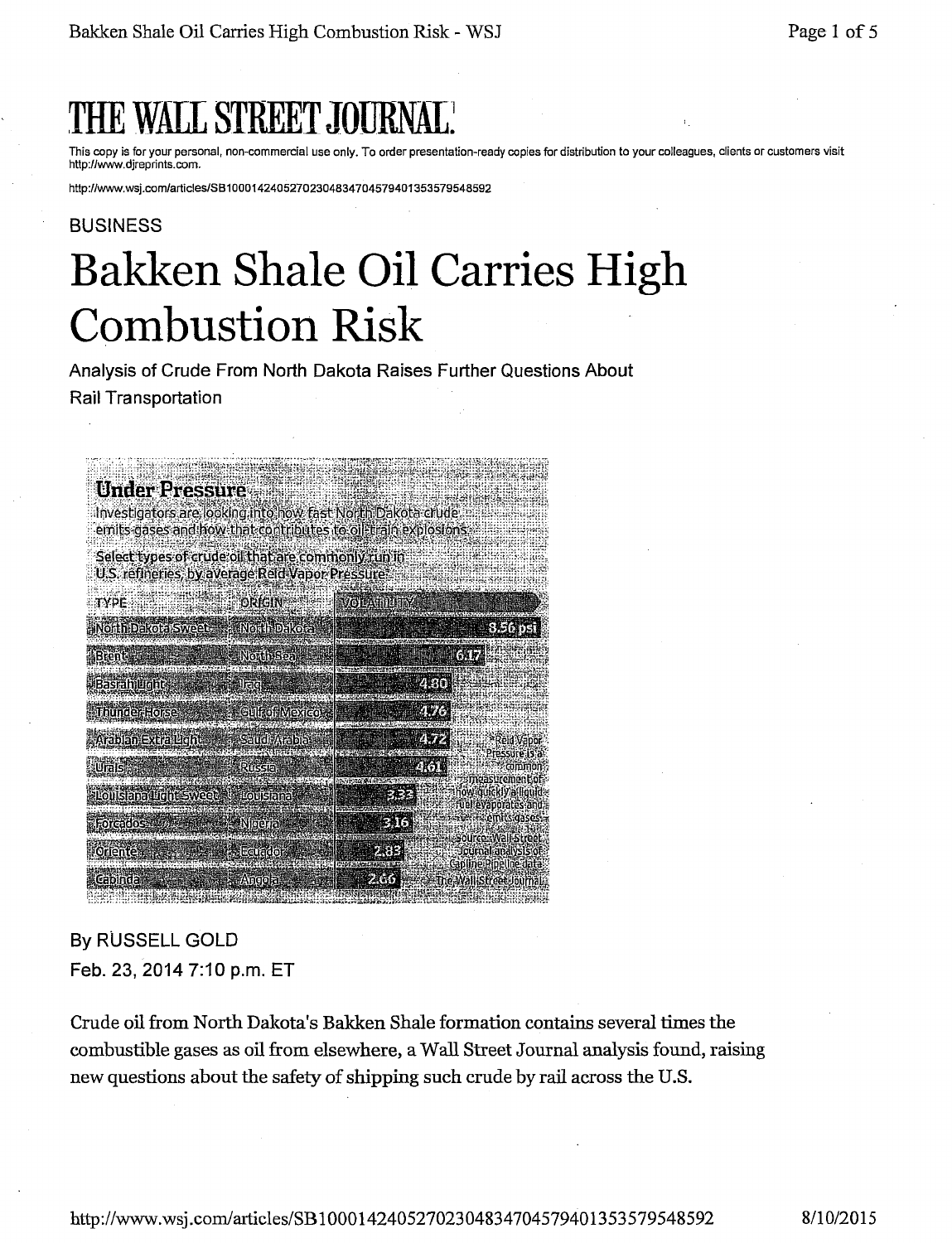Federal investigators are trying to determine whether such vapors are responsible for recent extraordinary explosions of oil-filled railcars, including one that killed several dozen people in Canada last summer.

The rapid growth of North Dakota crude-oil production-most of it carried by rail-has been at the heart of the U.S. energy boom. The volatility of the crude, however, raises concerns that more dangerous cargo is moving through the U.S. than previously believed.

Neither regulators nor the industry fully has come to terms with what needs to be done to improve safety. There have been some steps, for example, slowing trains and promising to redirect around high-risk areas. But debate still rages over whether railcars need to be strengthened, something the energy industry has resisted.

"Given the recent derailments and subsequent reaction of the Bakken crude in those incidents, not enough is known about this crude," said Sarah Feinberg, chief of staff at the U.S. Transportation Department. "That is why it is imperative that the petroleum industry and other stakeholders work with DOT to share data so we can quickly and accurately assess the risks."

Potential fixes could create their own problems: Clamping down on rail transport could thwart the growth of oil output and slowing oil trains could affect the rail industry's ability to move freight around the country.

The Journal analyzed data that had been collected by the Capline Pipeline in Louisiana, which tested crude from 86 locations world-wide for what is known as vapor pressure. Light, sweet oil from the Bakken Shale had a far higher vapor pressure-making it much more likely to throw off combustible gases-than crude from dozens of other locations.

Neither federal law nor industry guidelines require that crude be tested for vapor pressure. Marathon Petroleum Corp. , which operates Capline, declined to elaborate on its operations except to say that crude quality is tested to make sure customers receive what they pay for.

According to the data, oil from North Dakota and the Eagle Ford Shale in Texas had vapor-pressure readings of over 8 pounds per square inch, although Bakken readings -reached-as-high-as-9.7-PSI. U.S. refiner Tesoro Corp., a major transporter of Bakken crude to the West Coast, said it regularly has received oil from North Dakota with even more volatile pressure readings-up to 12 PSI.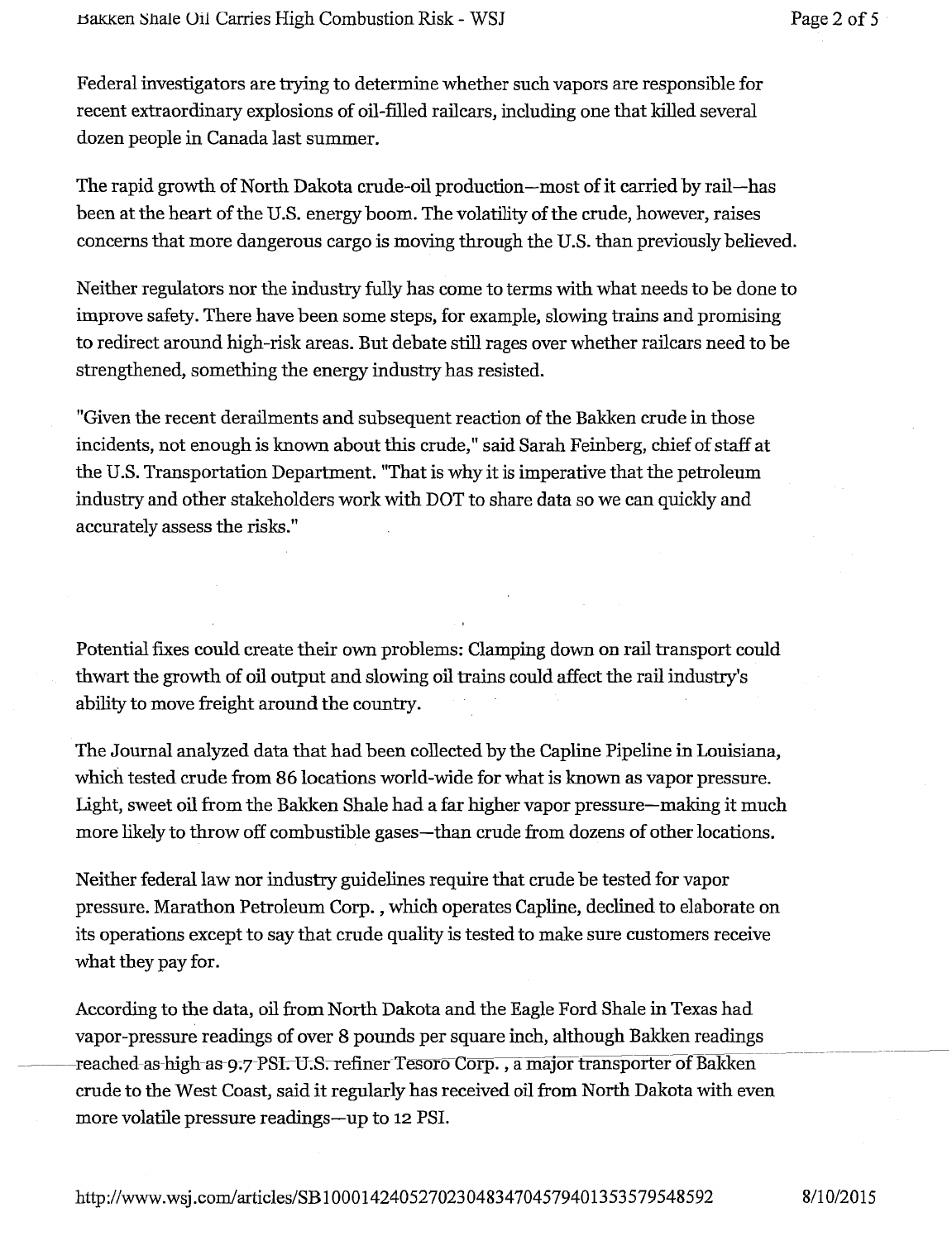By comparison, Louisiana Light Sweet from the Gulf of Mexico, had vapor pressure of 3.33 PSI, according to the Capline data.

Federal regulators, who have sought information about vapor pressure and other measures of the flammability and stability of Bakken crude, have said the energy industry hasn't provided the data despite pledges to do so.

The industry's chief lobbying group said it was committed to working with the government but that historically it hadn't collected the information. The energy industry has resisted the idea that Bakken Shale oil's high gas level is contributing to oil train explosions, but the American Petroleum Institute is revisiting the question, said President Jack Gerard. "Are we testing everything we should be testing?"

David Miller, head of the institute's standards program, said a panel of experts would develop guidelines for testing crude to ensure it is loaded into railcars with appropriate safety features. New tests could include measures of viscosity, corrosion and vapor pressure, he said.

The rapid growth in transporting oil by rail was rocked by several accidents last year. Last summer a train loaded with 72 cars of crude exploded, leveling downtown Lac-Megantic, Quebec, and killing 47 people. Later in the year, derailed trains exploded in Alabama<sub>3</sub> and North Dakota, sending giant fireballs into the sky. Derailments, typically caused by track problems or equipment failure, triggered the accidents. While crude oil is considered hazardous, it isn't usually explosive.

Most oil moving by rail comes from the Bakken Shale, where crude production has soared to nearly a million barrels daily at the end of last year from about 300,000 barrels a day in 2010.

The rapid growth in Bakken production has far outpaced the installation of pipelines, which traditionally had been relied on to move oil from wells to refineries. Most shale oil from Texas moves through pipelines, but about 70% of Bakken crude travels by train.

Bakken crude actually is a mixture of oil, ethane, propane and other gaseous liquids, which are commingled far more than in conventional crude. Unlike conventional oil, which sometimes looks like black syrup, Bakken crude tends to be very light.

''You can put it in your gas tank and run it," said Jason Nick, a product manager at testing-instruments company Ametek Inc. "It smells like gasoline."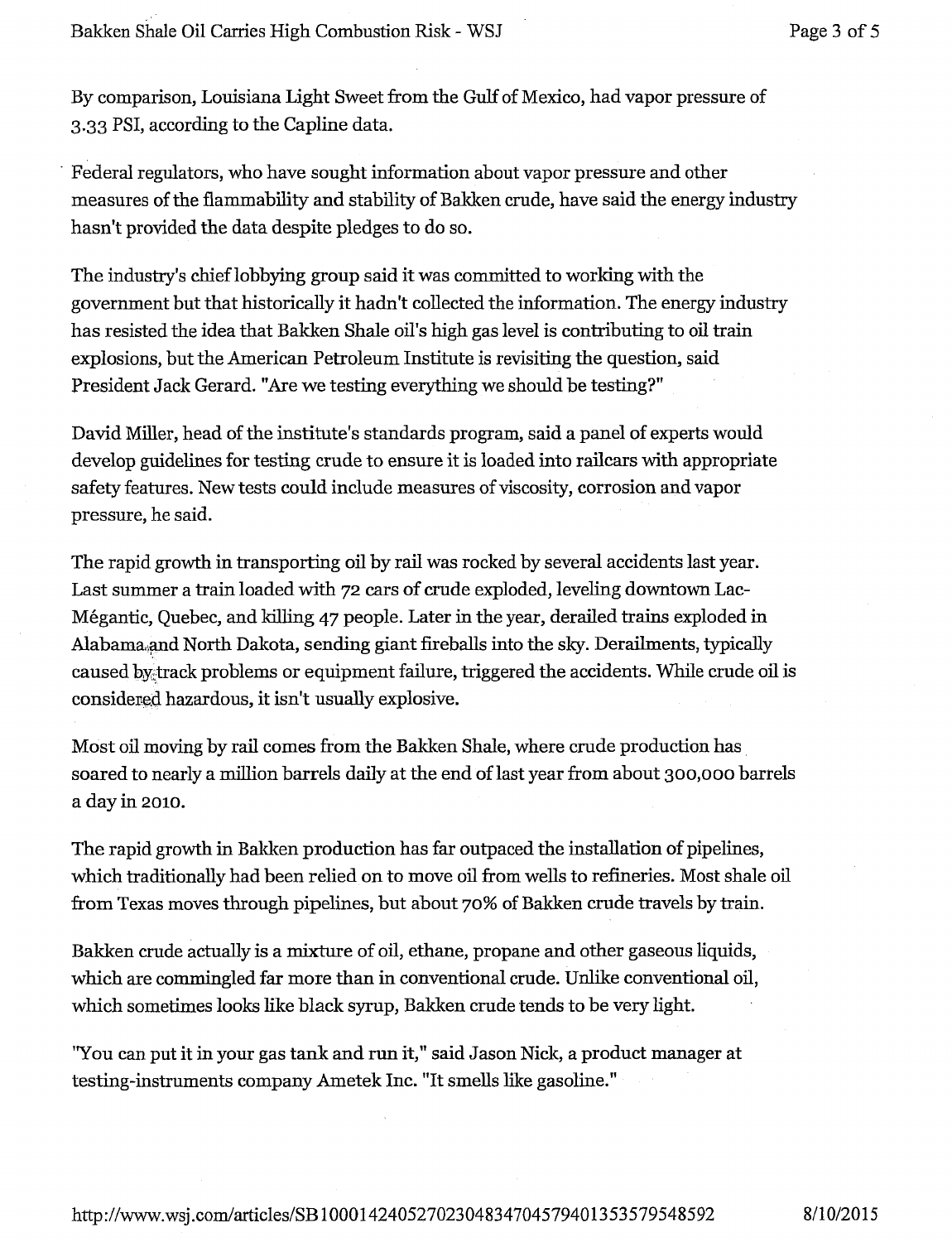Equipment to remove gases from crude before shipping it can be hard to find in the Bakken. Some Bakken wells are flowing so quickly that companies might not be able to separate the gas from the oil, said Lynn Helms, director of North Dakota's Department of Mineral Resources. "At a really high flow rate, it is just much more difficult to get complete gas separation," he said.

There also is a financial benefit to leaving gaseous liquids in the oil, because it gives companies more petroleum to sell, according to Harry Giles, the retired head of quality for the U.S. Energy Department's Strategic Petroleum Reserve and a former head of the Crude Oil Quality Association.

The federal government doesn't spell out who should test crude or how often. Federal regulations simply say that oil must be placed in appropriate railcars.

There are three "packaging groups" for oil, based on the temperatures at which it boils and ignites. But these tests don't look at how many volatile gases are in the oil, and that is the industry's challenge, according to Don Ross, senior investigator with the Transportation Safety Board of Canada. "There is no accepted industry method for testing for gassy crude," he said.

Without clear guidance, some oil producers simply test their crude once and generate a "material safety data sheet" that includes some broad parameters and characteristics.

After last summer's deadly Canadian incident, investigators said several data sheets that were supposed to describe oil quality were either incomplete or incorrect.

Much of the oil industry remains resistant to upgrading the 50,000 railcars that are used to carry crude oil, saying it would be too time consuming and expensive. The problem, they argue, isn't the cargo but a lack of railroad safety.

Some observers of the energy industry are starting to call for oil companies to ensure the crude being poured into railcars isn't too volatile.

"We need some standards," said Bill Lywood, an oil-industry consultant in Edmonton, Alberta, who measures crude characteristics for producers in Western Canada. "The industry should not be filling railcars with unstabilized crude." .

*-Laura Stevens and Tom McGinty contributed to this article.* 

Write to Russell Gold at russell.gold@wsj.com